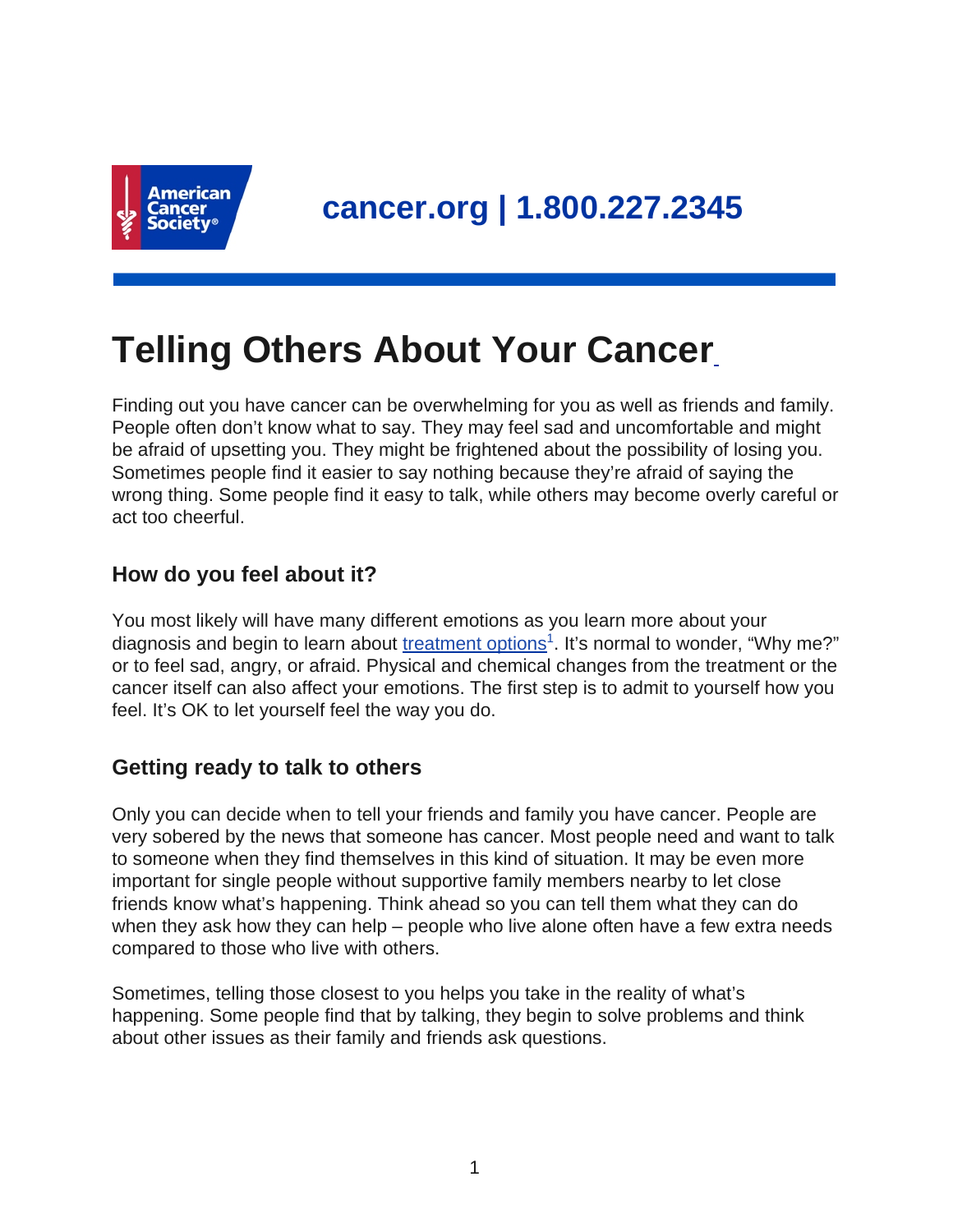Think about how much you want to share. You might want to explain what kind of cancer you have, which treatments you might need, and your outlook (or prognosis). As you talk with others, you may want to write down the questions that come up so that you can discuss them with your [cancer care team](https://www.cancer.org/treatment/treatments-and-side-effects/choosing-your-treatment-team.html)<sup>2</sup>.

# **Deciding who to tell**

It could be helpful to start by making a list of people that you want to talk to in person. Then you can make another list of friends that you socialize with less often and have another friend or family member contact them with the news.

People usually tell their spouse or partner first, then other family and close friends. It's also important to tell your children, which might require more preparation depending on their ages. Learn more in [Helping Children When a Family Member Has Cancer:](https://www.cancer.org/treatment/children-and-cancer/when-a-family-member-has-cancer/dealing-with-diagnosis.html) [Dealing With Diagnosis](https://www.cancer.org/treatment/children-and-cancer/when-a-family-member-has-cancer/dealing-with-diagnosis.html)<sup>3</sup>.

If you work, think about whether you want to let your co-workers know what's going on and how much they need to know. Co-workers and acquaintances often find out later, although sometimes you'll need to tell a supervisor or someone in Human Resources that you have a medical problem if you'll need to take time off. Different people require different levels of information.

If you do decide to tell co-workers, you can start by talking with and getting ideas from someone you trust at work. Some people tell co-workers in a group via a carefully planned email or brief statement in a meeting, so that everyone starts with a basic understanding of what's happening. There is no one right answer for everyone – it depends on your preferences and the culture at your workplace. For more on this, see [Working During Cancer Treatment](https://www.cancer.org/treatment/survivorship-during-and-after-treatment/coping/working-during-cancer-treatment.html)<sup>4</sup>.

## **How to talk to others about your cancer**

In general, tell the people close to you how you're feeling. This is sometimes hard to do, but it's healthy to let others know about your sadness, anxiety, anger, or other emotional distress. If you don't feel comfortable doing this, you may want to [find a support group](https://www.cancer.org/support-programs-and-services/resource-search.html)<sup>5</sup> or a mental health counselor to help you. Your support group or counselor will be there for you at a regular time set aside for you to focus on and talk about your concerns and issues. Some people prefer workshops, peer groups, or religious support.

## **Find what works for you**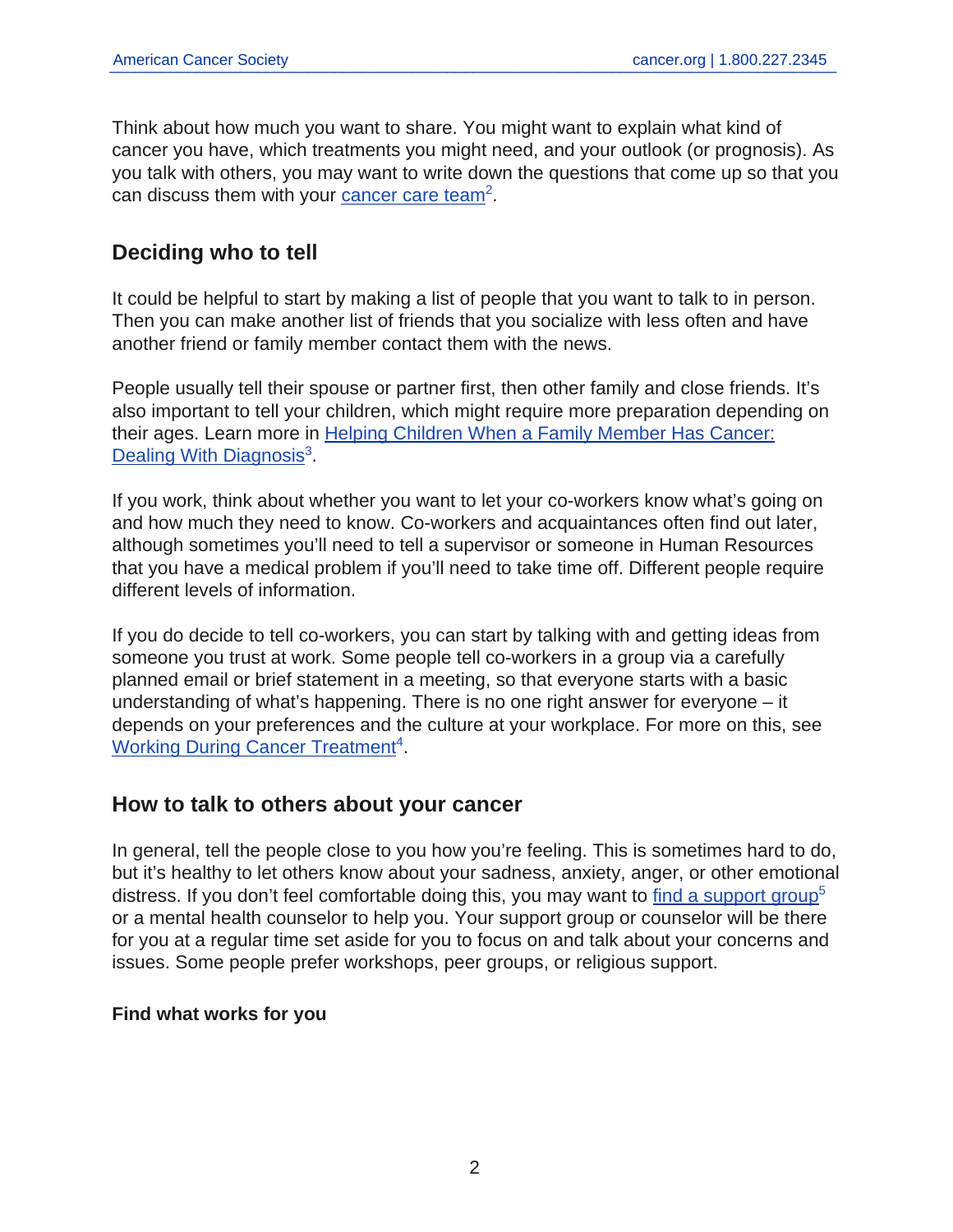Try different things until you find what works for you. When you keep other people involved and informed about your illness, it helps ease your burden. Friends and family can share their strength and concern with you and with each other, which can be helpful for everyone involved.

"I could not do this without my support group. They're going through this with me and we understand each other in ways that no one else can. My family tries to understand how I feel, but my support group friends know how I feel – they're fighting cancer, too." Lee, age 56

If you or your family normally don't like to talk about certain personal issues, remember that it's OK not to open up to everyone. Some people are very careful about who they talk with and what they talk about. This might be a good time, though, for you to start to work on becoming more open with trusted loved ones.

## **Giving details**

It could get tiring telling a lot of people details about your illness over and over again. You can always suggest that they call or visit our website to learn more for themselves, or to find out how they can best help you.

"I said I was going to get cards printed up saying what kind of cancer I had and what treatment I needed. I know people cared, but I got sick and tired of repeating the same story every time someone asked…" Van, age 26

There are also special websites such as  $Caring Bridge<sup>6</sup>$  designed for cancer patients and families to help them keep friends and family updated without having to talk on the phone for hours about what's going on. These sites typically let you decide who's able to see your updates – you can make them public, or limit access to only the people you invite. If you're unable to set it up yourself, ask for help from a trusted friend or family member who knows about these kinds of sites and tools. Some people send group emails, text messages, or tweets to let friends know when there are changes or updates. Some websites will even send out emails or texts for you. This can save many phone calls and yet keep the information coming for the caring or even the just curious.

#### **Learn your "trigger" points**

Think about your ''trigger points" or topics that are too sensitive for you to talk about yet. Do you get angry when people question your choice of treatments? Maybe this is a topic you'll have to avoid. Does it annoy you when people bring religion into it, saying things like, "God never gives you more than you can handle?" Think about the things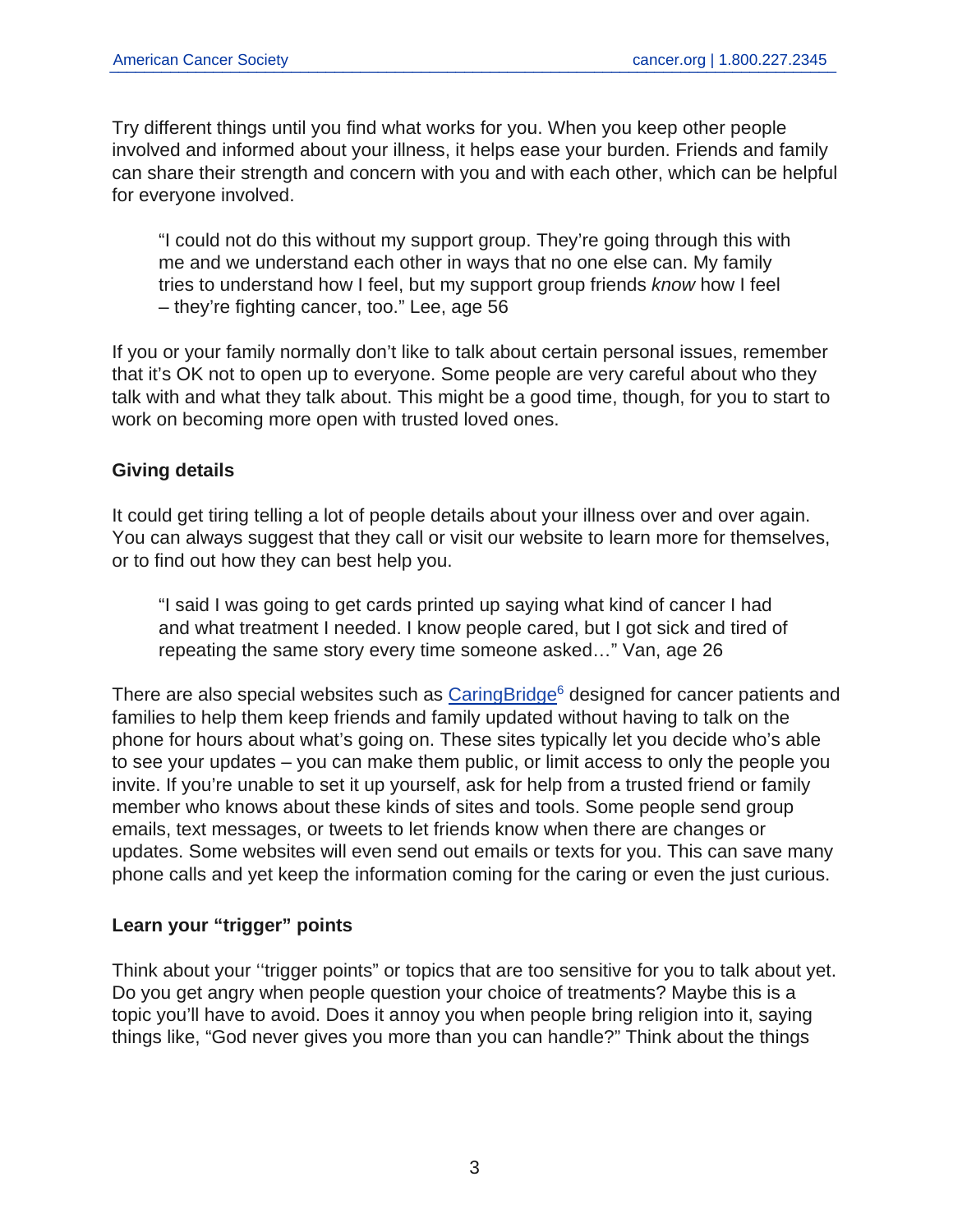that people have said or could say that bother you. Then, plan a response that's comfortable for you and cuts off the conversation. And once you've shared what you wish to share, be prepared to change to another topic. Maybe you can say something like "I really get tired of talking about cancer. Let's talk about something else."

#### **Ask how they feel about it**

Try to encourage loved ones to talk to you about how they're feeling so you can work through questions together. You can say, "How are **you** doing? Can you believe this?" This gives your friend or family member permission to talk with you about their feelings. But if you're not ready to hear about their fears and worries, don't ask. It can be tough enough to manage your treatment and figure out how you feel without worrying about others. It takes effort and emotional work that you may not have the energy for. But if you want to foster openness, this is one way to do so.

Sometimes you may **not** want to talk about how you feel or about how others feel. You can gently tell others this just by saying something like, "You know, usually I am OK talking about things like this, but today I just can't handle it. I'm sure you understand." This way you set your own boundaries about when and under what circumstances you are able to discuss your illness.

## **When others want to help**

One of the first things a friend or family member often says is "What can I do to help?" You might be tempted to say, "Oh, nothing right now. We're just fine." Maybe you don't really know what you need, want your privacy, or feel you have all you can handle without having more people around you. Remember that most people really do want to help, and you'll probably need extra help at some point during your cancer treatment.

Be as specific as possible about the kind of help you need. For example, tell them when you need a ride to the doctor, or find out if they might be able to help with housecleaning, yard work, or child care. There will be times when you don't know what you need, but even just saying that will be helpful. It also gives them a chance to offer something they can do for you.

# **When people say unhelpful things**

## **Tell you to cheer up**

You may have friends or family members who tell you to "cheer up" when you talk to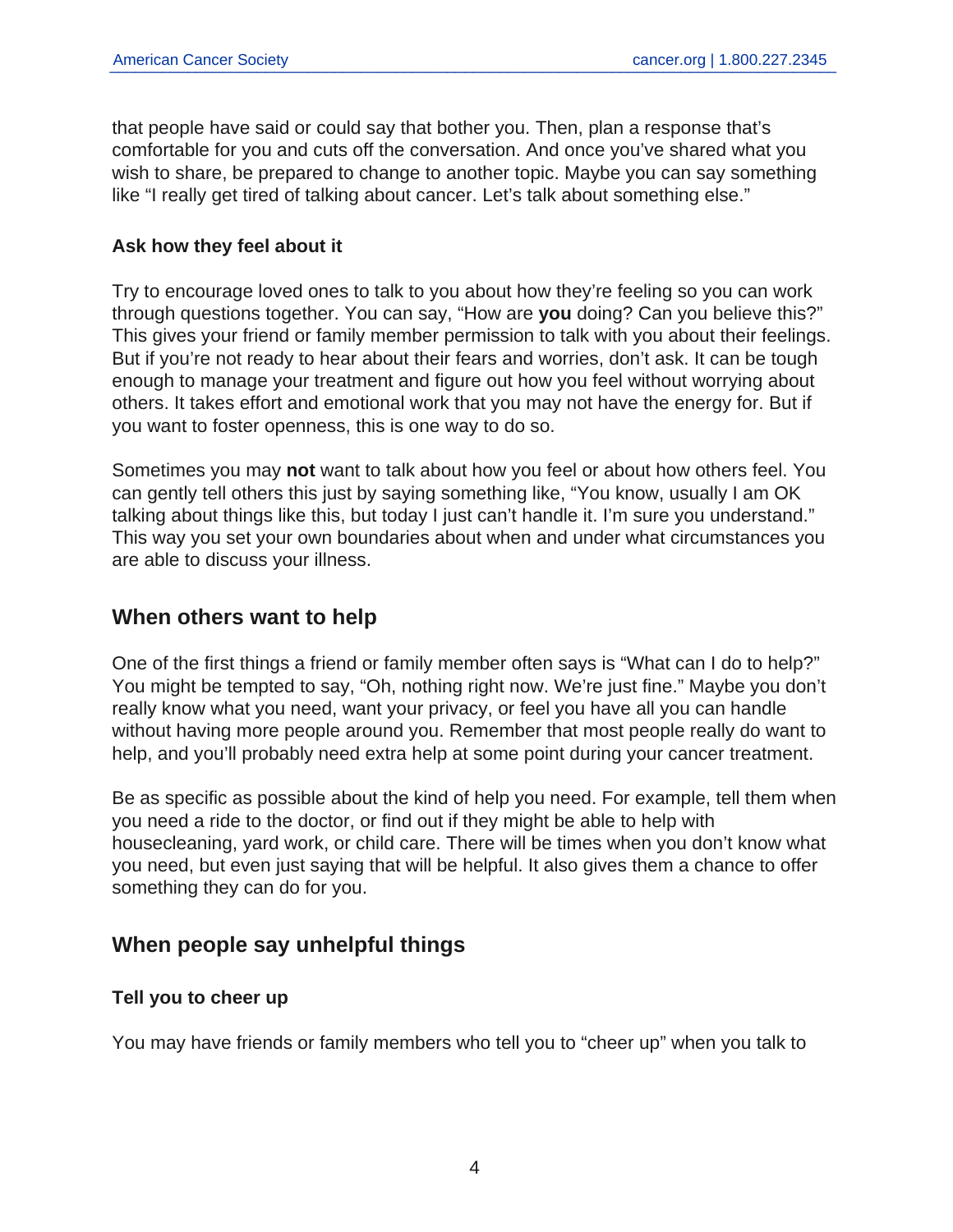them about your sadness, worries, or fears. It's OK to ask them gently if they'd be willing just to listen, without judgment or giving advice (unless you ask for it). It's important for your mental health that you find someone you can talk to. Don't allow yourself to be discouraged by people who are uncomfortable with your feelings. Some people are unable to listen, not because of you, but because of their own experiences or their own sadness. That has nothing to do with you. You may have to accept that this person may not be the best one for you to talk to. Look for others who can handle it better.

#### **Ask questions you don't want to answer**

You may find that sometimes you are pressed to answer questions about your cancer when you don't feel like it. To avoid this, you might want to ask a family member or friend to be your spokesperson. It can be emotionally exhausting to repeat the details of your illness to everyone who's concerned about you. Having a spokesperson keeps you from having to do this, but keeps loved ones up to date without wearing you out.

In some cases, your cancer illness may be "big news" in your community. Often, people are truly concerned but really don't know you very well. Of course, there are also people who are just curious.

Cancer is very personal and you need to be comfortable with how much you share with people who just want to know what's happening. You may have to think about ways to tell people that you don't want to talk about your personal business. In many cases, "Thank you for asking, but I'd rather not talk about it right now" is enough to make people understand, but sometimes you may have to be more direct. "I'd prefer not to go into details" or "I don't want to get into my private health issues" may be needed. Think about how you want to handle curious questions from people you don't know. Try to prepare a response that works for you.

"One day a total stranger came up and asked what was wrong with me! I said 'Nothing a little chemo won't fix' and turned away. I know I was rude, but it just got to be so annoying. Some days it was just too much to handle." Elle, age 62

#### **Bring up cancer unexpectedly**

Sometimes people will try to comfort you on a day when you are feeling especially angry. Or a person may come up to you and start talking about your cancer when you're trying to focus on your child's play at school. Maybe someone you barely recognize stops you in the grocery store with the sad story of her father's cancer. You really don't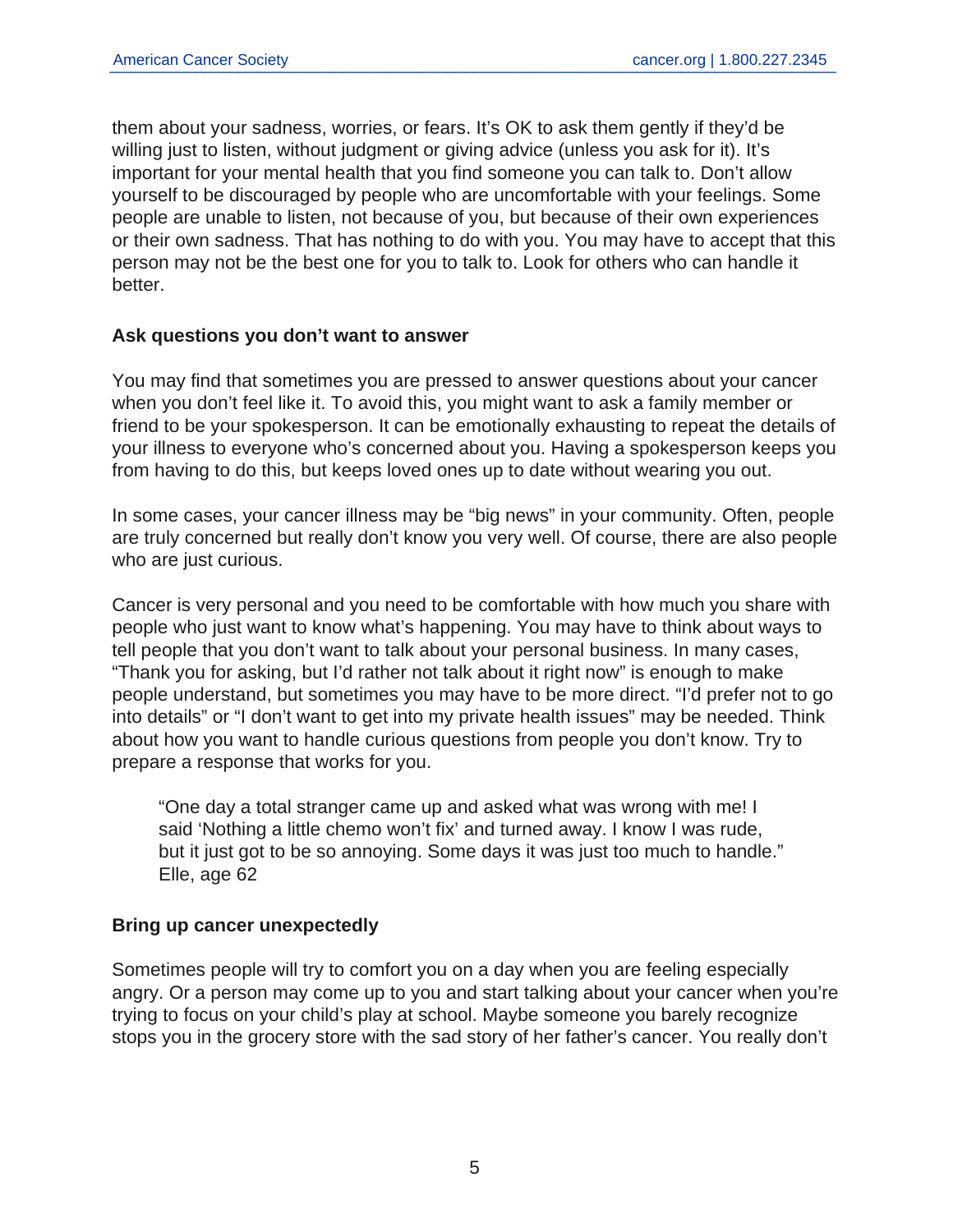want to hear their story, but you know they're just trying to be nice or relate to you. How can you stop them politely? Sometimes you just have to take a couple of deep breaths and say calmly, "Thank you so much for your concern, but I need to focus on something else today." Remember, it's always your decision about whether or not you choose to discuss it.

#### **Become impatient or angry with you**

Sometimes those close to you may become angry too. Just as you're going through many different emotions, those around you may be going through the same kinds of feelings. Most people will feel angry at some point, but try to keep in mind that family and friends are angry with the situation – **not** with you. You're probably going through exactly the same thing at times.

You may hear, "You aren't doing the things you used to do." Children, and even some adults, can be extremely self-centered. Your social, family, and work roles will change as you begin to focus on treatment and healing. Your energy levels will be low at times and you may not be able to do all that you had been doing. You will adjust more easily if you explain this to those around you and share your reactions to the different changes taking place in your life. Talk to your family about how tasks can still be done even though you won't be able to do all of them yourself.

# **Keep life as normal as possible**

As much as you can, allow yourself and your family members to keep life as normal as possible while you're getting treatment. Encourage your family to keep doing the things they always did without feeling guilty (enjoying hobbies, playing sports, exercising, spending time with friends, and so on). Children, especially, benefit from the routine, but adults also find that it offers them an anchor for day-to-day life.

# **What not to do**

- Don't ignore or neglect a friend or relative who may need to open up and talk with you.
- Don't ignore your own need to talk with someone.
- Don't set up a false front, or a "happy face," if you don't really feel that way. While you might tend to try to protect your loved ones by acting as cheerful as possible, it will help you and them more if you share your true feelings.
- feel that there's a perfect way to talk or handle your interactions with others. You'll find that there are times when you feel great about talking and sharing, and other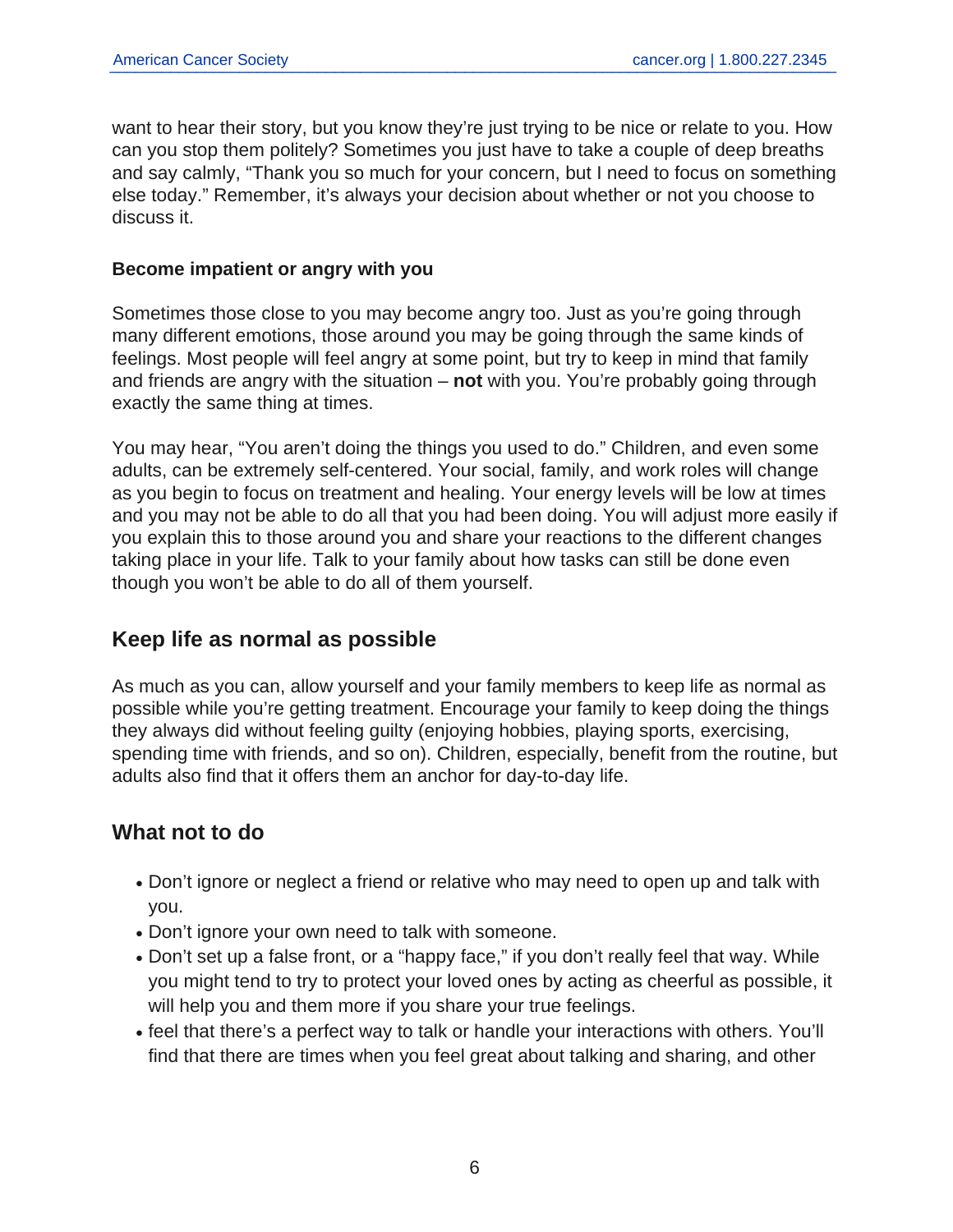times when you feel that communication is not going very well. Realize that you – and others – are doing the best you can most of the time. And that's good enough.

# **When to call the doctor**

Sometimes you'll have physical side effects from your treatment that may mean you need help from your cancer care team. Learn more about the physical symptoms and side effects of cancer treatment, and when you should get help with them in the "Treatments" section of our website Talk to you doctor, nurse, or social worker if you have any concerns that seem too much to manage on your own. Also be sure that you know who to call or how to get help outside of normal office hours and on weekends or holidays.

For some people, having cancer and going through the stress it brings can start to make it seem that life isn't worthwhile. Please talk to your doctor or nurse right away if you have thoughts about hurting yourself. Cancer and cancer treatment can be hard to get through, and lots of people need extra help and support.

# **Hyperlinks**

- 1. [www.cancer.org/treatment/treatments-and-side-effects/treatment-types.html](https://www.cancer.org/treatment/treatments-and-side-effects/treatment-types.html)
- 2. [www.cancer.org/treatment/treatments-and-side-effects/choosing-your-treatment](https://www.cancer.org/treatment/treatments-and-side-effects/choosing-your-treatment-team.html)[team.html](https://www.cancer.org/treatment/treatments-and-side-effects/choosing-your-treatment-team.html)
- 3. [www.cancer.org/treatment/children-and-cancer/when-a-family-member-has](https://www.cancer.org/treatment/children-and-cancer/when-a-family-member-has-cancer/dealing-with-diagnosis.html)[cancer/dealing-with-diagnosis.html](https://www.cancer.org/treatment/children-and-cancer/when-a-family-member-has-cancer/dealing-with-diagnosis.html)
- 4. [www.cancer.org/treatment/survivorship-during-and-after-treatment/coping/working](https://www.cancer.org/treatment/survivorship-during-and-after-treatment/coping/working-during-cancer-treatment.html)[during-cancer-treatment.html](https://www.cancer.org/treatment/survivorship-during-and-after-treatment/coping/working-during-cancer-treatment.html)
- 5. [www.cancer.org/support-programs-and-services/resource-search.html](https://www.cancer.org/support-programs-and-services/resource-search.html)
- 6. [www.caringbridge.org/](https://www.caringbridge.org/)

## **References**

American Psychiatric Association. Diagnostic and Statistical Manual of Mental Disorders, 4th ed. Text Revision 2000. Washington, DC: American Psychiatric Association.

American Society of Clinical Oncology. Talking About Cancer. Accessed at